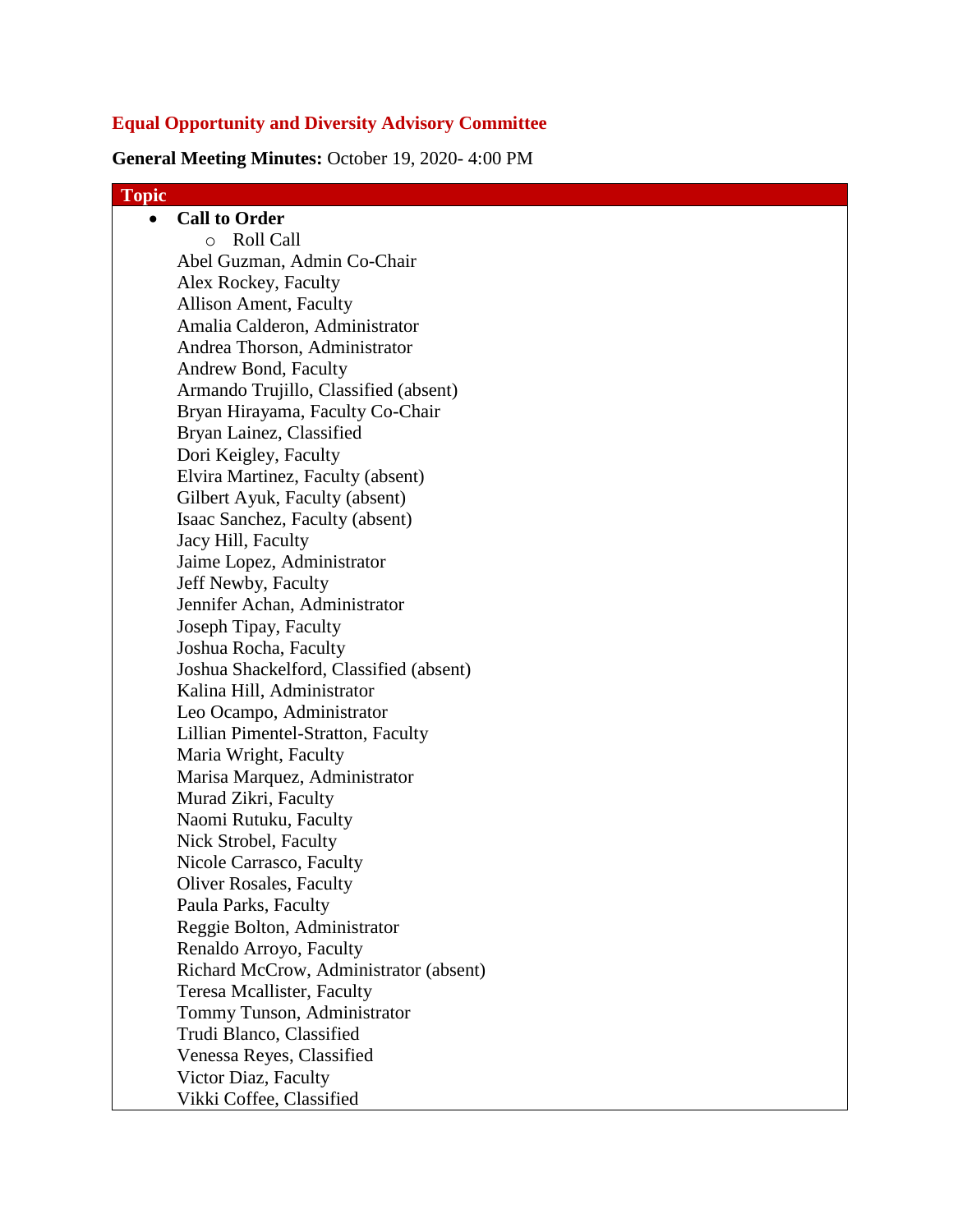#### **Community Members**

Steven Tavoni Joe- Saldivar- Biology Department Matt Garrett- History Department Teresa McCallister-Wade Ellis- Science Department Erica Menchaca- Education Department

Motion to move the membership item to top of the agenda: motion by Abel, second by Vikki

## **Public Comments**

Teresa McCallister- Posed concerns regarding student equity plan and lack of institutional equity plan.

Erica Menchaca- Did not see final draft of document on the website, here to learn more about work happening.

# **Membership Update**

| Voting members discussed as presented to Academic Senate:                |
|--------------------------------------------------------------------------|
| Abel Guzman, Administrator Co-Chair                                      |
| Vikki Coffee, Classified Co-Chair                                        |
| Bryan Hirayama, Faculty Co-Chair                                         |
| Jennifer Achan, Administrator                                            |
| Tommy Tunson, Administrator                                              |
| Bryan Lainez, Classified                                                 |
| Luz Maria Mendoza, Classified                                            |
| Venessa Reyes, Classified                                                |
| Nicole Carrasco, Adjunct Faculty                                         |
| Joseph Tipay, Faculty                                                    |
| Paula Parks, Faculty                                                     |
| <b>Allison Ament, Faculty</b>                                            |
| Gilbert Ayuk, Faculty                                                    |
| Jeff Newby, Faculty                                                      |
| Lillian Pimentel-Stratton, Faculty                                       |
| Murad Zikri, Faculty                                                     |
| Victor Diaz, Faculty                                                     |
| Edith Mata, Student                                                      |
| <b>Reading and Approval of Minutes</b>                                   |
| August 31, 2020 Meeting Minutes<br>$\circ$                               |
| September 21, 2020 Meeting Minutes<br>$\circ$                            |
| September 28, 2020 Meeting Minutes<br>$\circ$                            |
| October 5, 2020 Meeting Minutes<br>$\circ$                               |
| Motion to approve minutes as presented: motion by tommy, second by lily. |
| Abel Guzman (yes)                                                        |
| Bryan Hirayama (yes)                                                     |
| Vikki Coffee (yes)                                                       |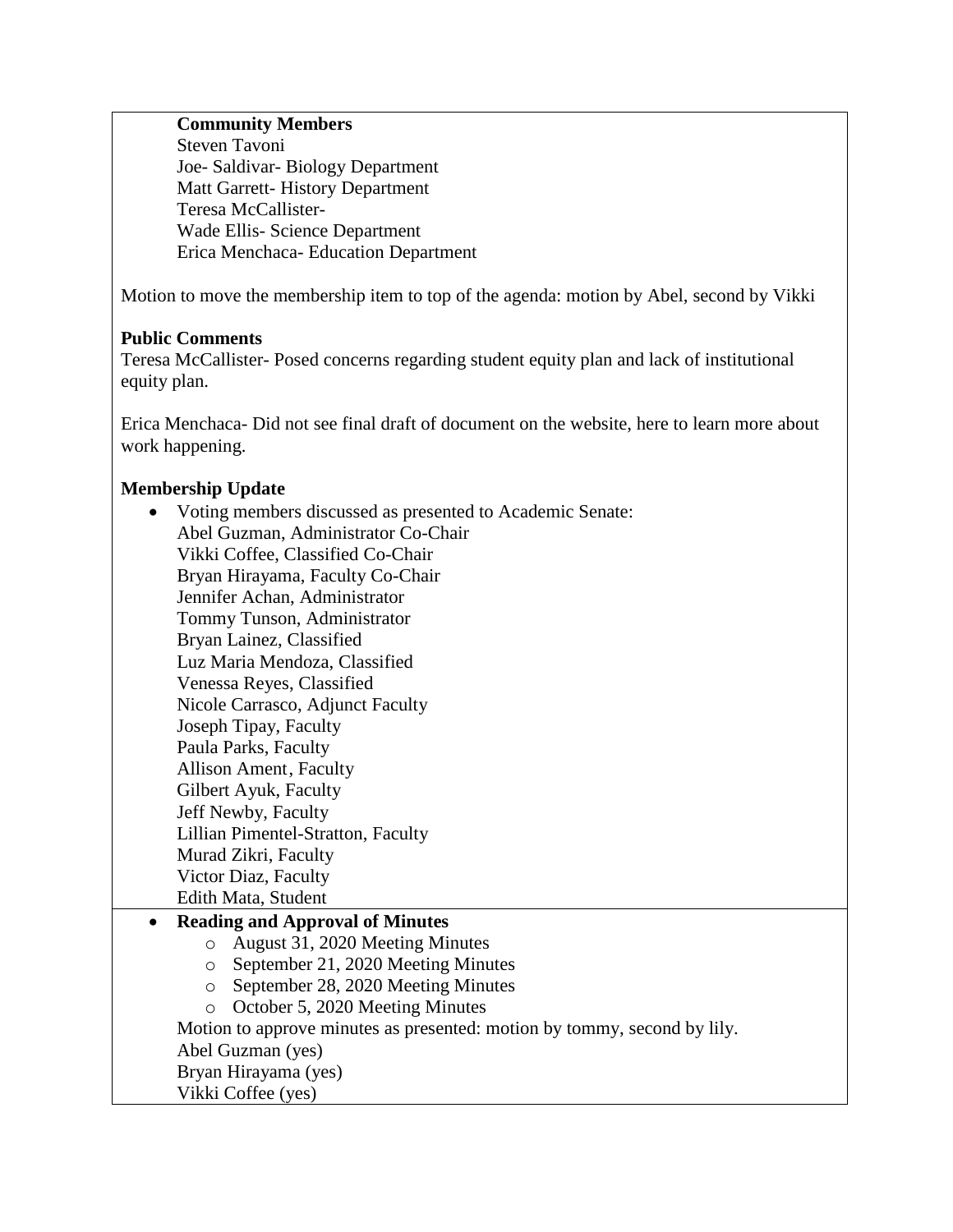| Nicole Carrasco (yes)                                                                                                                      |  |  |
|--------------------------------------------------------------------------------------------------------------------------------------------|--|--|
| Murad Zikri (yes)                                                                                                                          |  |  |
| Lily Pimentel-Stratton (yes)                                                                                                               |  |  |
| Gilbert (absent)                                                                                                                           |  |  |
| Jeff Newby (yes)                                                                                                                           |  |  |
| Allison Ament (yes)                                                                                                                        |  |  |
| Joseph Tipay (yes)                                                                                                                         |  |  |
| Victor (absent)                                                                                                                            |  |  |
| Andrew Bond- proxy (yes)                                                                                                                   |  |  |
| Bryan Lainez (yes)                                                                                                                         |  |  |
| Venessa Reyes (yes)                                                                                                                        |  |  |
| Trudi Blanco- proxy (yes)                                                                                                                  |  |  |
| Tommy Tunson (yes)                                                                                                                         |  |  |
| Jennifer Achan (yes)                                                                                                                       |  |  |
| Edith Mata (Absent)                                                                                                                        |  |  |
| $(15$ yes, $3$ absent)                                                                                                                     |  |  |
| <b>Chair Reports</b><br>$\bullet$                                                                                                          |  |  |
| No major updates in regards to EEO. Committee work has officially started.<br>$\circ$<br>(Hirayama)                                        |  |  |
| We are focusing on district wide training opportunities (Guzman)<br>$\circ$                                                                |  |  |
| We have seen an increase in classified participation. If we see someone in a<br>$\circ$                                                    |  |  |
| committee, we may refer them to participant on another committee to support                                                                |  |  |
| (Coffee)                                                                                                                                   |  |  |
|                                                                                                                                            |  |  |
| <b>Subcommitee Reports</b><br>$\bullet$                                                                                                    |  |  |
| No update, subcommittee work has been discussed during all-committee<br>$\circ$                                                            |  |  |
| meetings (Hirayama)                                                                                                                        |  |  |
| Latinx student success taskforce taking on event for Dia de los Muertos,<br>$\circ$<br>additional information will come this week (Guzman) |  |  |
| No updates (Tunson)<br>$\circ$                                                                                                             |  |  |
|                                                                                                                                            |  |  |
| <b>Unfinished Business</b>                                                                                                                 |  |  |
| <b>Discuss Racial Equity Commitments updates</b><br>$\circ$                                                                                |  |  |
|                                                                                                                                            |  |  |
| Discussion about addition to latest version of racial equity commitments document (Strobel)                                                |  |  |
| K. Hill posed a question regarding data points included in version 14.                                                                     |  |  |
|                                                                                                                                            |  |  |
| J. Achan posed a question regarding data points included in version 14.                                                                    |  |  |
| M. Wright clarified data point included in version 14.                                                                                     |  |  |
| Discussion by Wright and Thorson of faculty data points included in version 14.                                                            |  |  |
| From Joseph Tipay to Everyone: 04:36 PM                                                                                                    |  |  |
| As a visual learner this is great!                                                                                                         |  |  |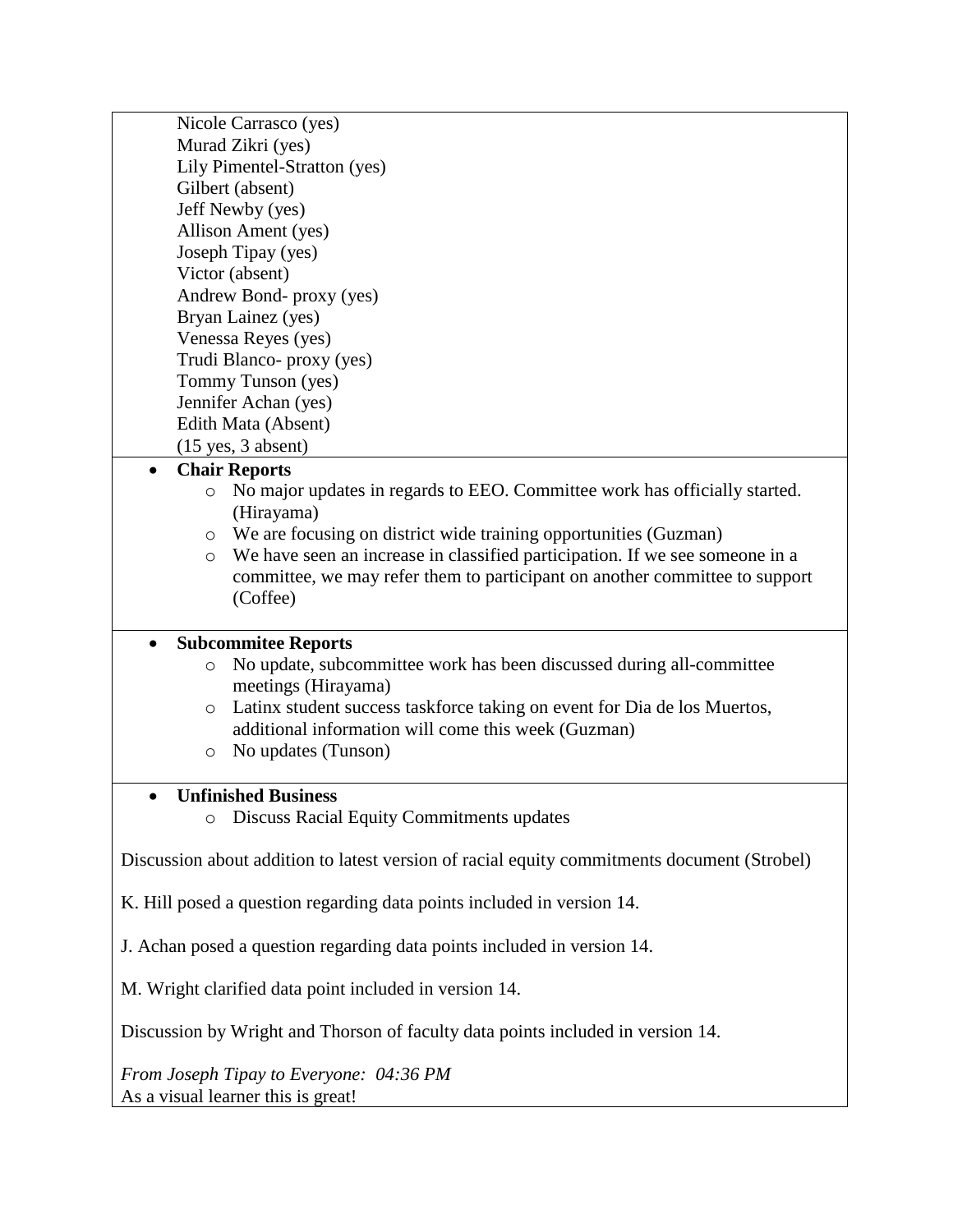*From Andrew Bond to Everyone: 04:38 PM* Agreed, Joseph

*From oliver to Everyone: 04:42 PM* this is why I used the 2019 data in my revision comments

It could be beneficial to have both comparisons, including and excluding temporary faculty (Thorson)

*From Reggie Bolton to Everyone: 04:44 PM* The community identifies biracial people as black.

Strobel discussed the topics included in the preamble of version 14 of document.

Discussion of racial markers of student data collected (Menchaca)

*From Andrew Bond to Everyone: 04:48 PM* Last Renegade Scorecard data from Fall 2018 says Hispanic faculty were, at that time, 17.8% of the tenured/tenure-track faculty pool

J. Achan posed question regarding commitment #1 and how it relates to African American Initiatives.

Guzman clarified initiatives are not being led by EODAC, but just supported.

P. Parks posed question regarding college readiness initiatives.

J. Achan and P. Parks discussed Umoja and the amount of students services under it.

# *From Andrea Thorson to Everyone: 04:58 PM*

This is what the document that went to Eboard said for #1 "Bakersfield College's 2019-22 Equity Plan is robust and defines specific outcomes for a number of populations. Through these commitments, BC commits to sharpening this focus on dismantling institutional barriers in access, momentum, and completion. BC administrators, faculty, and staff will intensify our resolve to achieve racial equity in outcomes for our students of color. A Racial Equity Student Success Agenda means:

- Advance completion rates among African American/Black and Latinx/o/a students by bolstering programs and services to improve readiness and strengthening academic success
- Address and remove financial barriers and resolve the digital divide"

#### *From Andrew Bond to Everyone: 04:58 PM*

Maybe just a simple change in word choice, because "accountability" in that context, as Jennifer is saying, could have the implied meaning of some punitive measure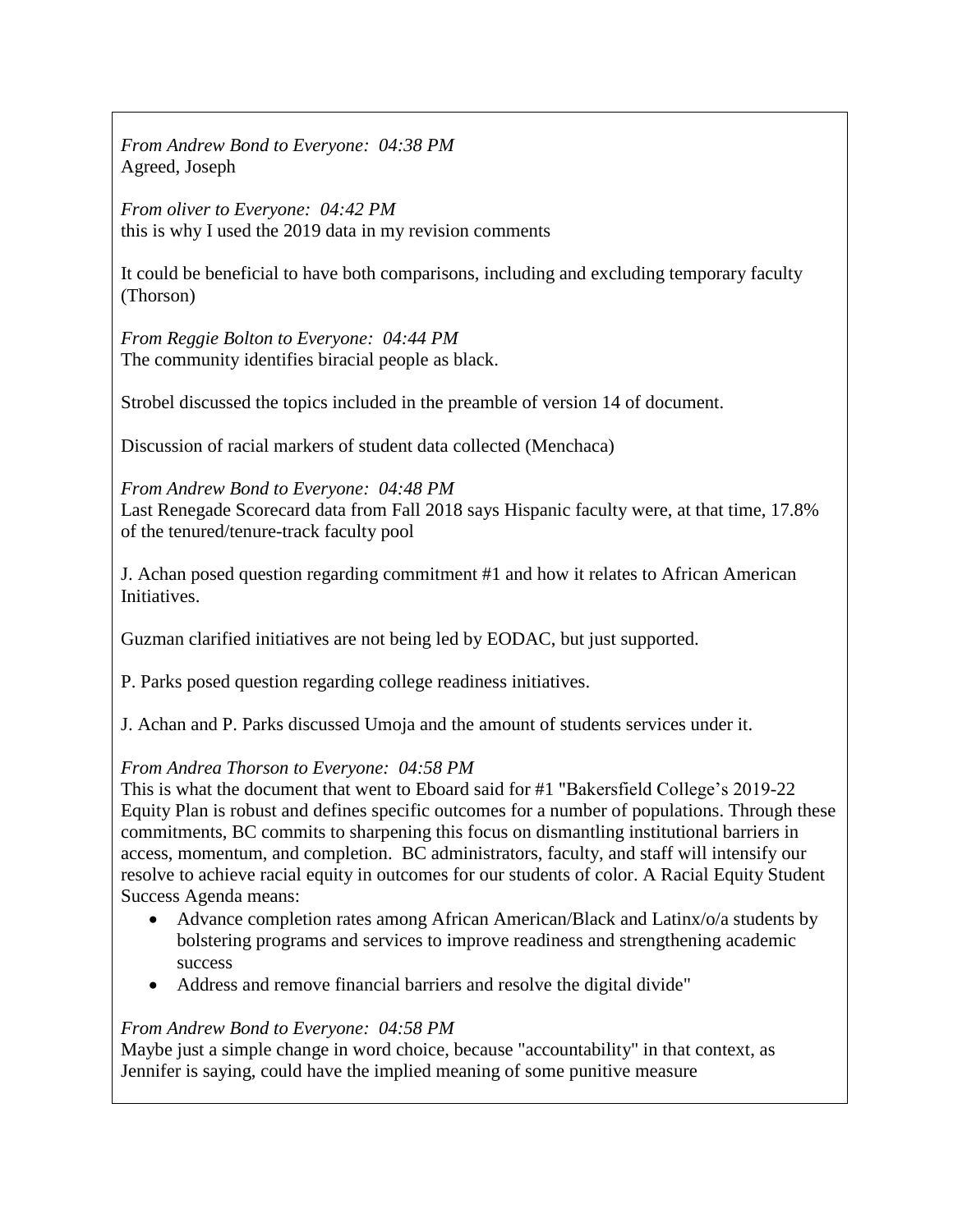B. Hirayama posed question to committee regarding language to be included relating to accountability.

J. Achan suggested to keep college readiness in the document to ensure AAI organizations are out in the high schools supporting the students.

# *From Andrea Thorson to Everyone: 05:01 PM*

"BC administrators, faculty, and staff will intensify our resolve to achieve racial equity in outcomes for our students of color." from our approved version that is not here

T. Tunson will submit the modifications for commitment 4 to the committee.

O. Rosales posed question regarding original document drafted.

N. Strobel discussed feedback being received. Work happening is not new but continuous of what has been happening at BC.

Motion to table racial equity commitments: motion by Abel Guzman, second by Jennifer Achan.

Abel Guzman (yes) Bryan Hirayam (yes) Vikki (yes) Nicole Carrasco (yes) Murad Zikri (yes) Lily Pimentel-Stratton (yes) Gilbert (absent) Jeff Newby (yes) Allison Ament (yes) Joseph Tipay (yes) Victor (absent) Andrew Bond- proxy (yes) Bryan Lainez (yes) Venessa Reyes (yes) Trudi Blanco- proxy (yes) Tommy Tunson (yes) Jennifer Achan (yes) Edith Mata (Absent) (15 yes, 3 absent)

R. Bolton presented concerns regarding the content in the latest version of the racial equity document.

B. Hirayama asked group question regarding data they should include in document.